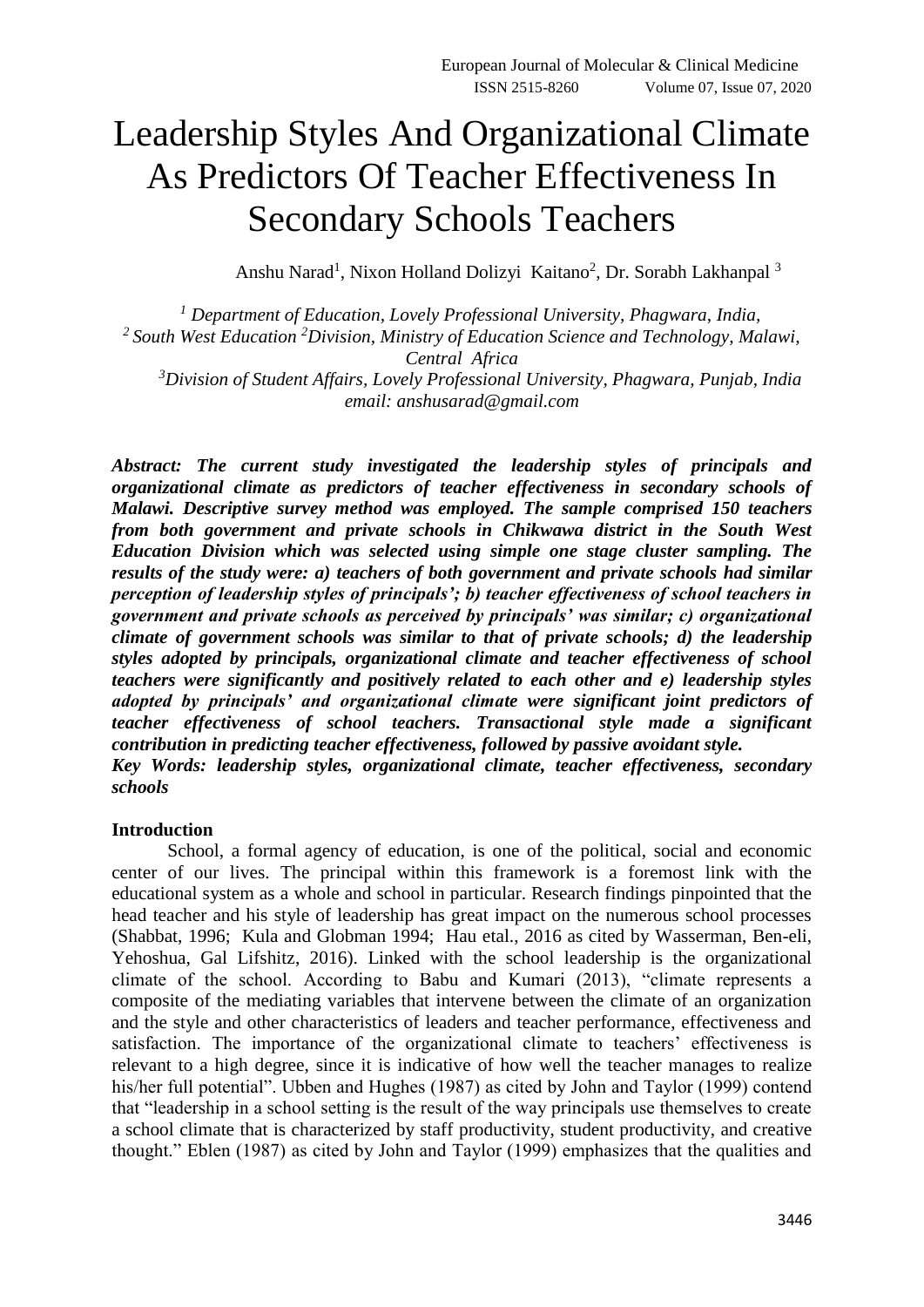behavior of the school principal consequently determines to a large extent how the followers feel about their organization.

## **Leadership styles**

"Leadership style is the behavioral patterns that a leader adopt to influence the behavior of his followers, the way he gives directions to his subordinates and motivates them to accomplish the given objectives" (Bass, 2009). Dubrin (2013) described leadership style as "the relatively consistent pattern of behavior that characterizes a leader". On the other hand, WiseToast (2018), defined leadership style as "the way a person uses power to lead other people". Shum and Cheng (1997) have emphasized that "numerous studies on organization and management have consistently indicated that leadership style is a critical factor in organizational performance and effectiveness, which affect positively or negatively organizational process and structure, patterns of social interaction, member' beliefs, attitudes and job behaviors" (as cited by Singano, 2015). A variety of leadership styles has been identified by research and "the most appropriate leadership style depends on the function of the leader, the followers and the situation". Though different researchers like MacGeogr (1960), Burn (1979) have given different styles, but in the current study, leadership styles, namely "transformational", "translational" and "passive-avoidant", as given by Bass, (1985) have been considered. In 2006, Bass and Riggio pinpointed that "from various aspects of leadership styles, three major styles-transactional, laissez faire (passive avoidance) and transformational are very important for the practical working of the organization." "Transformational style of leadership is a stimulating technique through which a leader can inspire and apply that ability of motivation thinking" (Bass et al. 2003; Dvir et al. 2002 as cited by Mahdinezhad, Silong, Suandi and Omar, 2013). In 1985 and 1998 Bass; and Bass and Avolio (1993), emphasized that transformational leadership has four components namely, "idealized Influence" that is "envisioning, confident, and sets high standards for emulation"(Kanungo & Mendonca, 1996 as cited by Öncer, 2013); "inspirational motivation" that entails providing "followers with challenges and meaning for engaging in shared goals and undertakings"; "intellectual stimulation" that is "intellectually stimulating leaders are willing and able to show their employees new ways of looking at old problems, to teach them to see difficulties as problems to be solved and to emphasize rational solutions"; (Bass and Steidlmeier, 1999, as cited by Öncer, 2013); and "individualized consideration" that is, "treats each follower as an individual and provides coaching, mentoring and growth opportunities" ( Bass, 1985). Further, Bass, **(**1997**)** contended that "transactional leadership style appeals to an individual's self-interest and is mainly an exchange process". Unlike "transformational leadership style", "transactional leadership style" only promotes compliance by followers through rewards and punishment. According to Bass and Avolio (1993) as cited by Öncer (2013), transactional leadership consists of two factors, viz. "contingent reward" implies "a promises and/or provision of suitable rewards and recognition if followers achieve the objectives or execute the tasks as required" (Bass, 1985); and "management-by-exception (active)",Bass et al. (1996) pinpointed that such leaders "concentrate on identifying and correcting the mistakes and deviations from standard of task, and take disciplinary actions when the irregularities occurred" (as cited by Öncer, 2013). In addition to this, "passive-avoidant leadership style includes management-by-exception leadership (passive) and laissez-faire styles. It is similar to laissez-faire style or no leadership; but types of behavior has a negative impacts on associates and followers" (Bass, 2004, as cited by Munaf, 2011). Passive-avoidant leadership style has been categorized into two dimensions; namely "management-by-exception (passive)" is more passive and reactive. Bass and Avolio (2004) explained that "management-by-exception (passive) is similar to laissezfaire styles or no leadership"; and "passive-avoidant leadership is subdivided into management-by-exception (passive) and laissez-faire leadership styles as asserted by Bass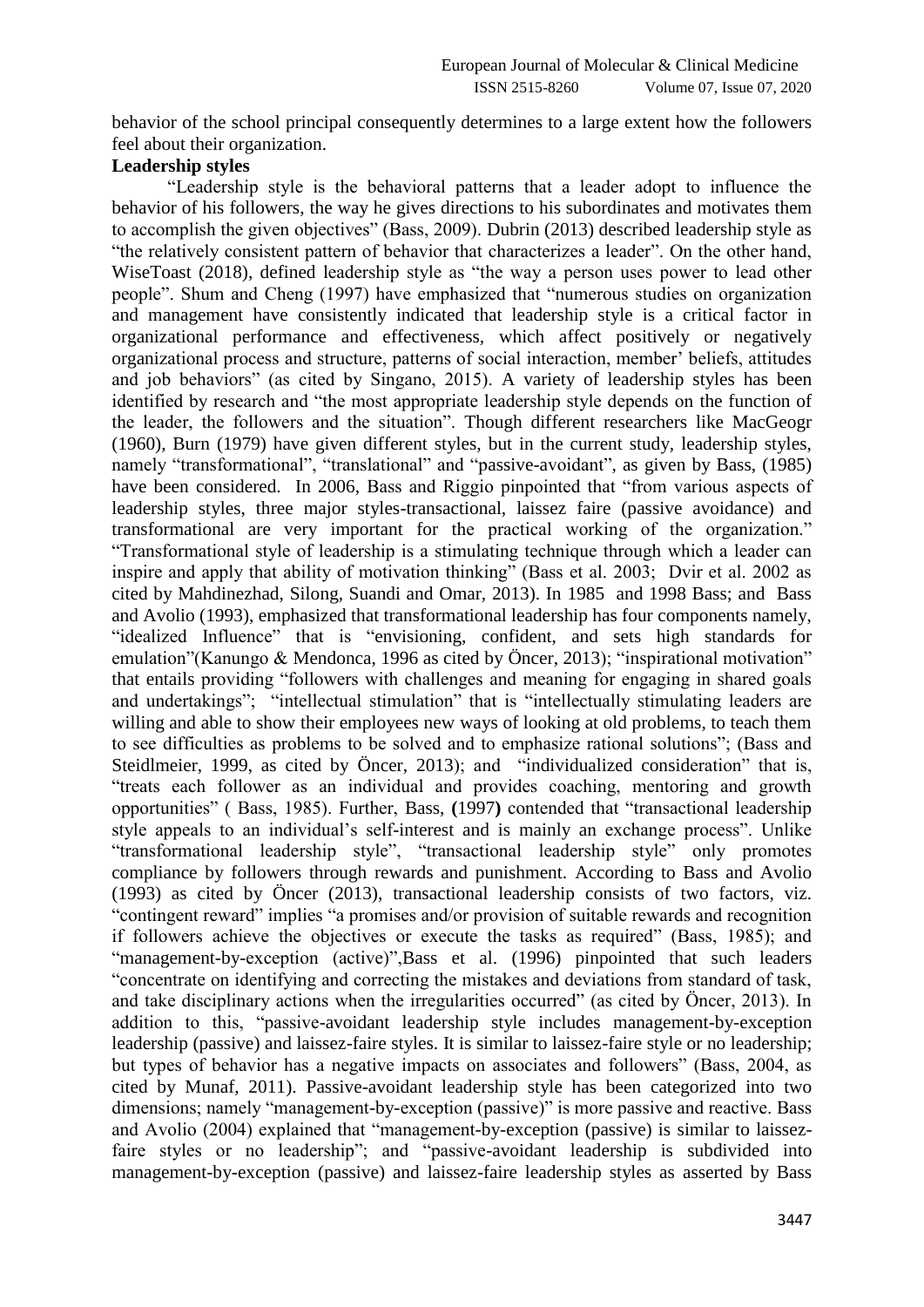and Avolio (2004). Passive and laissez-faire leadership styles imply avoidance of proactive attitude, which in turn leads to loss of trust in their relationship with followers".

#### **Organizational climate**

Organizational climate implies "a set of perceived attributes of an organization and its subsystems as reflected in the way an organization deals with its members, groups and issues" (Bass, 1985; Bass and Avolio, 1990, 1994). Organizational climate has also been referred to as "a set of characteristics that describe an organization, distinguishes one organization from another, is relatively stable over time and can influence the behavior of the organization's members" (Eustace and Martins, 2014). Katoch (2013) stressed that "organizational climate is the term frequently employed to describe the psychological structure of organization and their sub units. Every educational institution has a personality uniqueness or climate of its own. Among the various interactions taking place in the school system, the interaction between the principal and the teachers decides or contributes to a large extent in determining the atmosphere or the climate". Indeed, the overall quality of the school is greatly affected by its organizational climate. Research findings indicate that leadership styles of a school principal have great influence on the organizational climate of an educational institution (Damanik, 2014 and Singh, 2017). Among the varied styles of leadership used by school head teachers, transformational leadership style has been found to positively improve organizational climate of educational institutions to a greater extent; followed by transactional leadership styles [\(Tajasom](https://www.emeraldinsight.com/author/Tajasom%2C+Adel) and Ahmad, 2011, Oguz, 2012 and Khan, 2018). However, Omolayo and Ajila (2012), found no differences in involvement in jobs and leadership styles, as well as in job satisfaction and leadership styles.

#### **Teacher effectiveness**

Teacher effectiveness is "the combination of traits and characteristics, behaviors and competencies of teachers which are required in order to enable students attain the desired outcome" (Malik and Kapoor, 2014 as cited by Shu'aibu, 2018). "Teacher effectiveness is the measure of success of teacher in carrying out institutional and other specified duties demanded by the nature of his/her position" (Naik and Giri, 2018).While Katoch (2013) defined teacher effectiveness simply as "personal competency of a teacher". Further, Anderson (1991) stated that "… an effective teacher is one who quite consistently achieves goals which either directly or indirectly focuses on the learning of their students". Research findings show that leadership styles of the school principal have great effect on teaching and learning (Kayira, 2008). School principals' leadership has a bearing on teachers' job performance and effectiveness (Bwiruka, 2009; Adeyemi, 2010; Duze, 2012; Jay, 2014; David, Aunga and Masare, 2017 & Gitumu, Mbugua and Wachira, 2017). Some researchers have supported democratic style of leadership for the promotion of teachers' morale, job performance, effectiveness and productivity (Shamaki, 2015; Bwiruka, 2009; Adeyemi, 2010, Jay, 2014; [Imhangbe,](http://journals.sagepub.com/doi/abs/10.1177/1741143218764178) [Okecha](http://journals.sagepub.com/doi/abs/10.1177/1741143218764178) and [Obozuwa,](http://journals.sagepub.com/doi/abs/10.1177/1741143218764178) 2018 and Andende, 2016). Few studies reported that teachers exhibited better effectiveness on their job performance when principals used autocratic leadership styles as compared to democratic or laissez-faire style (Adeyemi, 2010). On the other hand, it has also been revealed that school principals who adopt "transformational" and "transactional leadership styles" have great influence on teacher effectiveness, morale and job productivity; though transformational has been deemed as the best (David, Aunga and Masare, 2017; Wirba, 2015; [Hameiri](https://www.researchgate.net/profile/Lior_Hameiri) and [Nir,](https://www.researchgate.net/profile/Adam_Nir2) 2014).These assertions are in agreement with researchers who are advocating for supportive and participative leadership styles if the teachers are to be effective and productive in their duties (Sirisookslipa, Ariratanaa and Ngang, 2015; Arya, 2017; Gitumu, Mbugua and Wachira, 2017). However, passive (lasseiz faire) leadership styles was found to be generally negatively related to teacher effectiveness, morale and job productivity (Adeyemi, 2010; Duze, 2012; [Hameiri](https://www.researchgate.net/profile/Lior_Hameiri) and [Nir,](https://www.researchgate.net/profile/Adam_Nir2) 2014). Research findings showed relation between organizational climate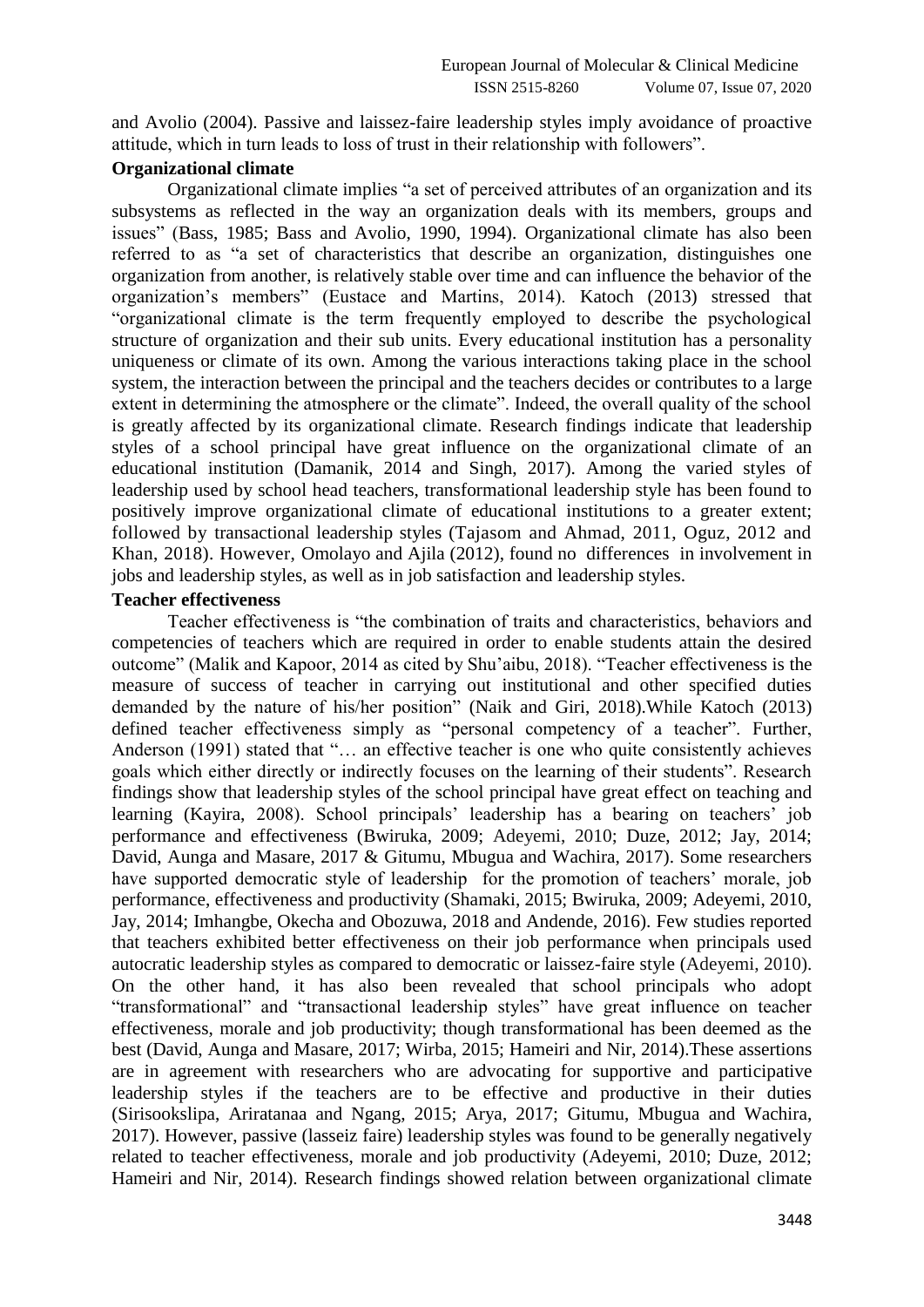and teacher effectiveness (Babu and Kumari, 2013 and Raman, Chi Ling and Khalid, 2015). Thompson (2015) found that a positive school climate increases teacher's job productivity and student academic performance while Eboka (2017) found that a positive school climate translate into high teacher's morale, good rapport with school principal and teacher's job satisfaction.

Research findings by (John and Taylor, 1999; Robert, Kelley, Thornton and Daugherty, 2008 and Ndaipa, 2016) indicated that the kind of style adopted by leader creates an organizational climate which consequently affects teacher effectiveness. Further, John and Taylor (1999) suggested that, in an educational setting, "the considerate leadership of the principal makes it possible for teachers to feel socially and professionally engaged in school life. This combination of principal support and teacher engagement consequently creates an open climate characterized by mutual respect, principal-teacher goal congruence, and professional exchange of ideas, participative decision making, and teacher input in program planning. As a result of this enabling climate, teachers may experience fulfillment and develop a high level of commitment to the school." The literature review showed the inconsistencies in the findings and all the three variables "leadership style of principals", "organizational climate and "teacher effectiveness" were not studied together, thus all this has necessitated the researcher to find the contribution of leadership style of principals 'and organizational climate of secondary schools in the prediction teacher effectiveness of teachers. Thus, the study was directed towards the fulfillment of this objective through the following hypotheses:

#### **Hypotheses**

1. There exists no significant difference in leadership styles of principals' as perceived by government and private school teachers.

2. There exists no significant difference teacher effectiveness of school teachers as perceived by principals of government and private schools.

3. There exists no significant difference in organizational climate of schools as perceived by government and private school teachers.

4. There exists no significant relationship of leadership style of principals' and organizational climate with teacher effectiveness of secondary school teachers.

5. Leadership style of principals' and organizational climate will not jointly predict the teacher effectiveness of school teachers.

## **Method and Procedure**

The current study employed descriptive survey method. Population of the study consisted of all the secondary school teachers of Chikwawa district of South West Education Division of Malawi. Chikwawa district consists of five subgroups of secondary schools, namely: Ngabu, Dzumira, Chikwawa, Livunzu and Chapananga on the basis of geographical allocation that constitutes the cluster for the current study. Each cluster consisted of government and private schools with male and female teachers. The sample of the study constituted all the elements within the selected clusters, i.e. 183 secondary school teachers. Data was generated from 183 teachers by employing simple one stage cluster sampling. Out of 183 teachers (121 government and 62 private), while (data cleaning led to a sample of 150 (i.e. 95 government and 55 private). Data was collected by employing self-constructed leadership styles scale, organizational climate scale by S. Pethe, S. Chaudhari and Upinder Dhar (2001) and teacher effectiveness scale by Dr. (Mrs.) Umme Kulsum (2010). In order to find differences between means**,** t-test was used. Multiple correlation was applied to find out the relationship between dependent variable and independent variable. Regression was applied to determine the joint contribution of independent variables on dependent variable.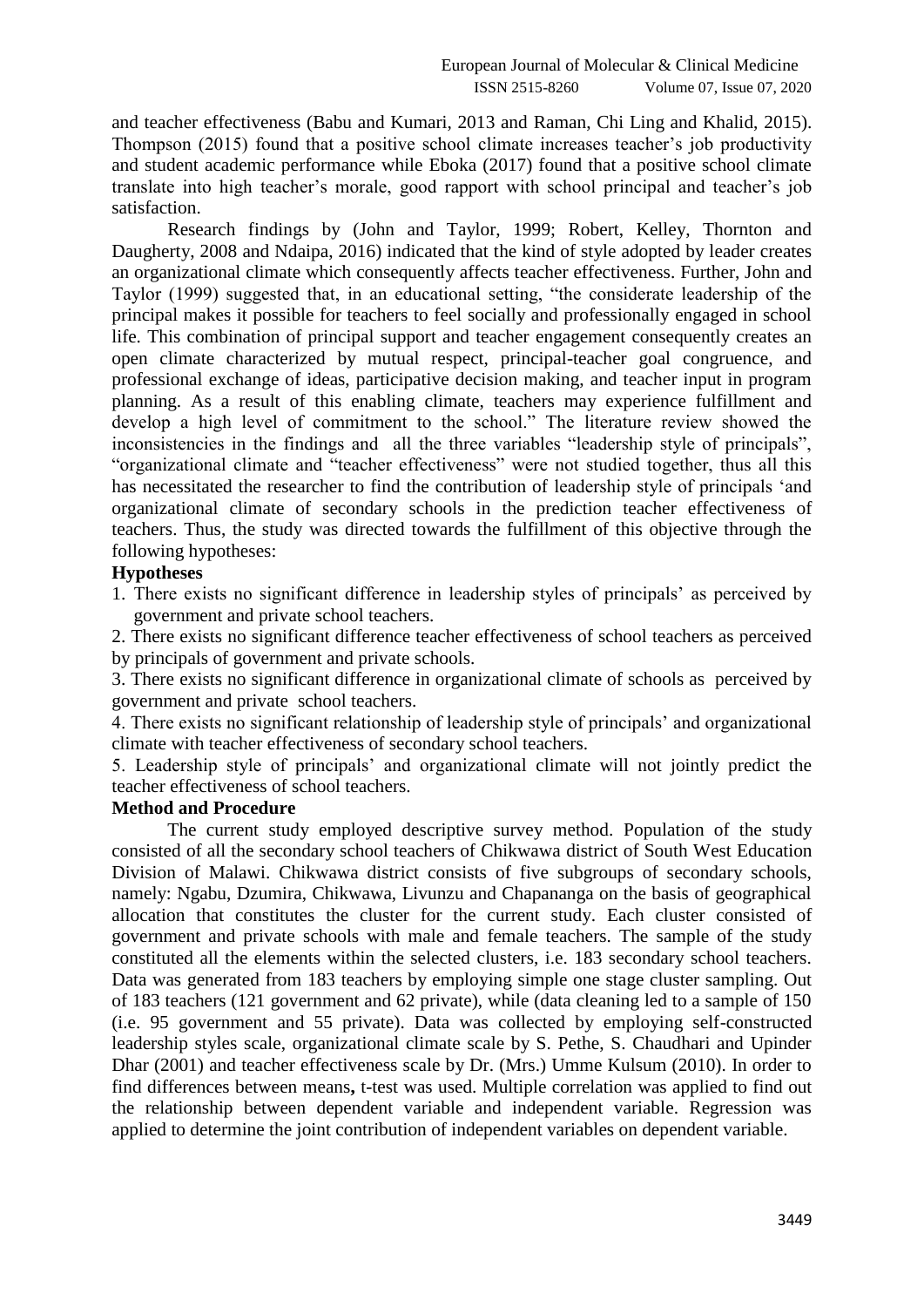#### **Results and Discussion**

**I Results relating to differences in leadership styles of principals' as perceived by government and private school teachers Table 1**

| . univ 1       |                         |               |    |             |           |                |
|----------------|-------------------------|---------------|----|-------------|-----------|----------------|
|                | <b>Variable</b>         | <b>School</b> | N  | <b>Mean</b> | <b>SD</b> | t-value        |
|                | <b>Transformational</b> | Government    | 95 | 155.60      | 18.68     | 1.31           |
|                |                         | Private       | 55 | 159.80      | 19.49     | Insignificant) |
|                |                         |               |    |             |           |                |
|                | <b>Transactional</b>    | Government    | 95 | 39.00       | 5.81      | 0.40           |
|                |                         | Private       |    |             |           |                |
| style          |                         |               | 55 | 38.62       | 5.37      | Insignificant) |
|                |                         |               |    |             |           |                |
|                | Passive-avoidant        | Government    | 95 | 21.50       | 7.34      | 0.80           |
|                |                         | Private       |    |             |           |                |
| eadership<br>— |                         |               | 55 | 20.55       | 6.50      | Insignificant) |
|                |                         |               |    |             |           |                |

The above Table1 shows mean scores and SD of leadership styles of principals as perceived by teachers of government and private schools in Chikwawa district in Malawi. The t-values for "transformational", "transactional" and "passive–avoidant" leadership styles were all found to be statistically insignificant. Therefore be, it can be indicated that there is no difference in leadership styles of principals' as perceived by teachers of government and private schools. Thus from results, it can be concluded that hypothesis number 1 which says that "There exists no significant difference in leadership styles of principals' as perceived by school teachers with respect to type of school" is thus accepted.

# **II Results relating to differences in teacher effectiveness of school teachers as perceived by principals of government and private schools**

**Table 2**

| <b>Variable</b> | <b>Type of school</b> | N  | <b>Mean</b> | <b>SD</b> | t-value         |
|-----------------|-----------------------|----|-------------|-----------|-----------------|
| Teacher         | Government            | 95 | 19.88       |           | 1.73            |
| effectiveness   | Private               |    | 19.20       | 2.35      | (Insignificant) |

Table 2 shows the mean scores and SD of teacher effectiveness of school teachers as perceived by principals in government and private schools of Chikwawa district of Malawi. The t-value calculated with respect to teacher effectiveness of secondary school teachers as perceived by principals of government and private schools was found to be statistically insignificant. Thus, it can be concluded that teacher effectiveness of secondary school teachers in government and private schools as perceived by principals was similar. From results, it can therefore be concluded that hypothesis 2 which states that "there exists no significant difference in teacher effectiveness of school teachers as perceived by principals with respect to type of school" is thus accepted.

**III Results relating to differences in organizational climate of schools as perceived by teachers in government and private schools Table 3**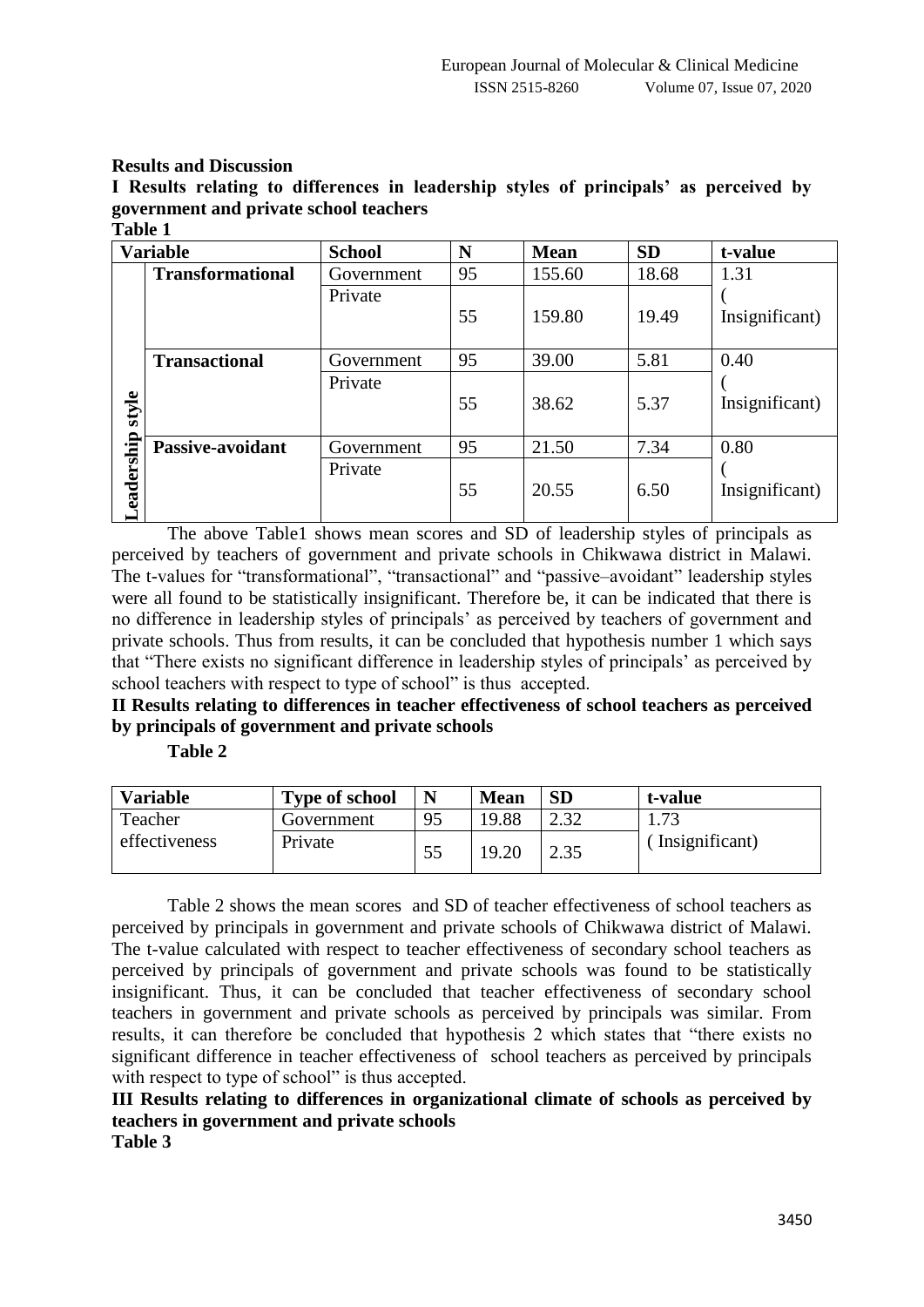| <b>Variable</b>       | of<br>Type<br>school | N  | <b>Mean</b> | <b>SD</b> | t-value |
|-----------------------|----------------------|----|-------------|-----------|---------|
| <b>Organizational</b> | Government           | 95 | 129.75      | 13.96     | 0.16    |
| climate               | Private              |    | 129.31      | 19.24     |         |

Table 3 shows the mean scores and SD of organizational climate of schools as perceived by teachers in government and private schools of Chikwawa district of Malawi. The t-value for organizational climate was found to be statistically insignificant. This means that the organizational climate of government schools is similar to that of private secondary schools. Thus from results it can be concluded that hypothesis 3 which states that "There exists no significant difference in organizational climate of schools as perceived by government and private school teachers" is thus accepted.

# **IV Results relating to relationship of leadership style of principals' and organizational climate with teacher effectiveness**

**Table 4**

| <b>Variables</b>              |                            | <b>Teacher Effectiveness</b> |
|-------------------------------|----------------------------|------------------------------|
|                               |                            | (total)                      |
| Leadership Styles             | Transformational style     | $0.75**$                     |
|                               | <b>Transactional style</b> | $0.74**$                     |
|                               | Passive Avoidant style     | 0.03                         |
| <b>Organizational Climate</b> |                            | $0.76***$                    |
| ** level of significance 0.01 |                            |                              |

Table 4 indicates that leadership styles of principals' are significantly related to the teacher effectiveness of school students. The coefficient of correlation (r) for transformational and transactional styles were found to be 0.75 and 0.74 (significant at 0.01 level) respectively reveals a positive and strong relationship between the two variables. This implies that if principals adopt "transformational" and "transactional leadership styles", it leads to an improvement in the teacher effectiveness of school teachers. Similarly, the coefficient of correlation value for organizational climate and teacher effectiveness of school students was found to be 0.76 (significant at 0.01) which reveals a positive and strong relationship between the two variables. This means that if organizational climate is good and congenial, teacher effectiveness of school teachers will be better. Therefore, it can be concluded that the leadership styles adopted by principals', organizational climate and teacher effectiveness of school teachers are significantly and positively related to each other.

Thus from results it can be concluded that hypothesis 4 which states that "There exists no significant relationship of leadership style of principals' and organizational climate with teacher effectiveness of secondary school teachers." is thus not accepted.

## **V Results relating to joint contribution of leadership styles of principals' and organizational climate on teacher effectiveness of school teachers**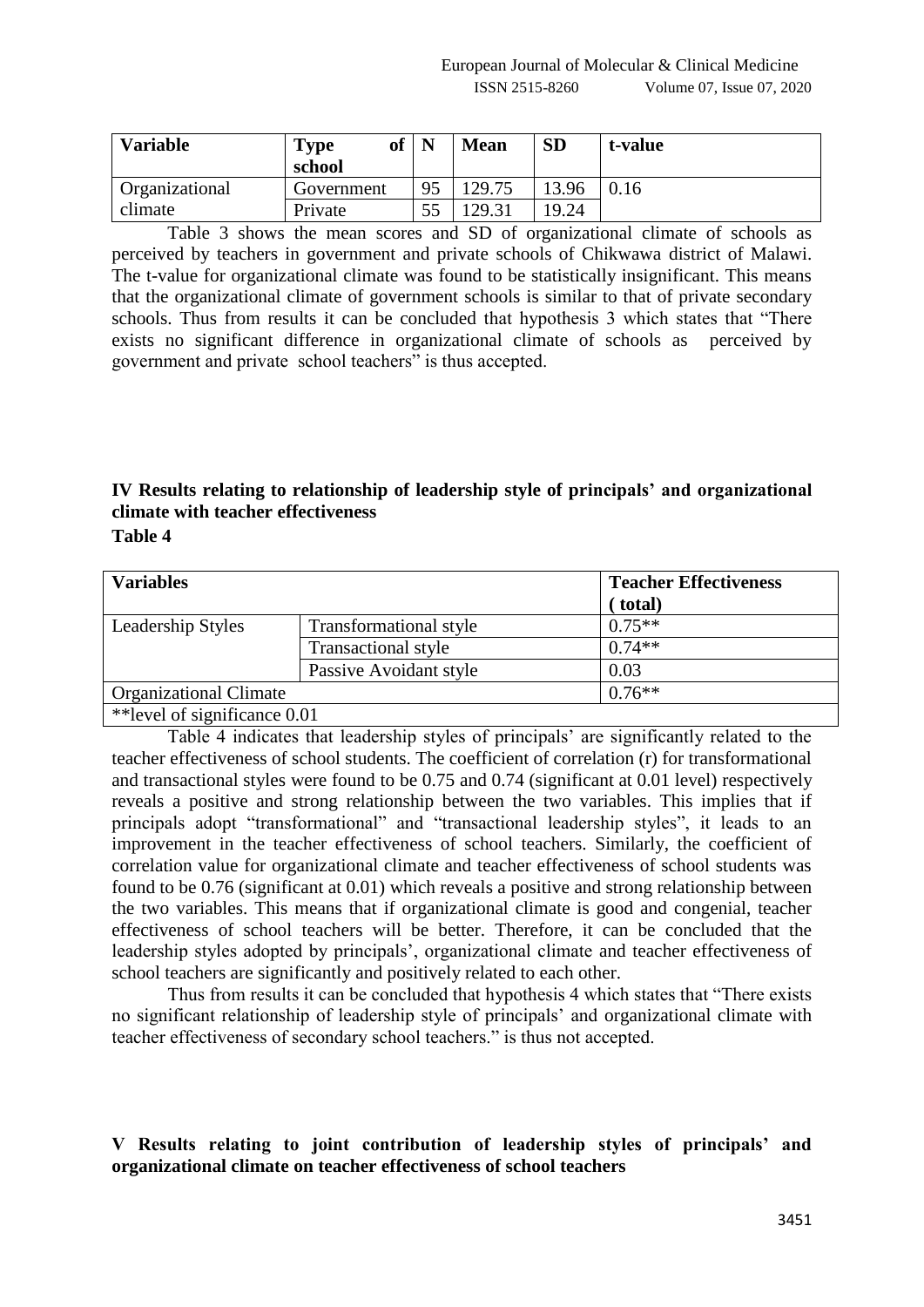#### **Table 5 (a)**

| $\mathbf R$         | $\mathbf{R}^2$ | Adjusted $\mathbb{R}^2$                         |            | <b>SE</b> of the Estimate |                |                  |
|---------------------|----------------|-------------------------------------------------|------------|---------------------------|----------------|------------------|
| $.842$ <sup>a</sup> | .709           | .685                                            |            | 1.3607                    |                |                  |
| a.                  | predictors:    | (constant),                                     | <b>OCS</b> | (Total).                  | <i>passive</i> | avoidant(Total), |
|                     |                | transformational (Total), Transactional (total) |            |                           |                |                  |

From the table 5 (a), it is clear that leadership style of principals' is significantly related to the teacher effectiveness of school teachers. The coefficient of correlation (R) found to be 0.842 (significant at 0.01) which indicates a positive and strong relationship among the three variables.

From the model summary table 5 (a), the value of regression coefficient R square was found to be 0.709, which means that 70.9% of variability in organizational climate can be accounted to leadership styles of principals. This implies that "organizational climate" can explain 70.9% of variance in the criterion variable (teacher effectiveness)

| <b>Model</b> | <b>SS</b>                                         | D f | <b>MS</b> |        | <b>Significant</b> |
|--------------|---------------------------------------------------|-----|-----------|--------|--------------------|
| Regression   | 220.923                                           |     | 55.231    | 29.830 | .000               |
| Residual     | 90.725                                            | 49  | 1.852     |        |                    |
| Total        | 311.648                                           | 53  |           |        |                    |
|              | a. dependent Variable: Teacher Effectiveness      |     |           |        |                    |
|              | b. predictors: (constant), Organizational Climate |     |           |        |                    |

**Table 5 (b)**

The ANOVA table 5 (b) above tells whether the R value of 0.709 is statistically significant or not. The ANOVA table, clearly indicates that the regression model is statistically significant (df<sub>1</sub>= 4, df<sub>2</sub> = 49, F = 29.830) with p-value = 0.000 which indicated that overall, the model applied is statistically significant and can predict the dependent variable (teacher effectiveness).

| <b>Variable</b>    |                                              | <b>Unstandardized</b><br>coefficients |           | <b>Standardized</b><br>coefficients |       | <b>Significant</b> |
|--------------------|----------------------------------------------|---------------------------------------|-----------|-------------------------------------|-------|--------------------|
|                    |                                              | $(\beta)$                             | <b>SE</b> | Beta $(\beta)$                      |       |                    |
|                    | (Constant)                                   | 3.366                                 | 1.652     |                                     | 2.037 | .047               |
| eaders             | Transformational                             | .016                                  | .015      | .141                                | 1.075 | .288               |
| Lea<br>hi <u>p</u> | Transactional                                | .163                                  | .056      | .384                                | 2.890 | .006               |
|                    | Passive avoidant                             | .050                                  | .024      | .162                                | 2.040 | .047               |
|                    | <b>Organizational Climate</b>                | .050                                  | .016      | .399                                | 3.006 | .004               |
|                    | a. Dependent Variable: Teacher Effectiveness |                                       |           |                                     |       |                    |

| $\Delta$ able 5 (c) |
|---------------------|
|---------------------|

Table 5 (c) shows the regression coefficients which denote the mean change in dependent variable for one unit change in the predictor variable. The β values for three leadership styles for "transformational style", "transactional style" and "passive avoidant style" was found to be 0.016, 0.163 and 0.050 respectively. This shows that teacher effectiveness score would increase by 0.016 for every unit increase in "transformational leadership styles". Since the value of coefficient is not significant at 0.05 level, this points out that "transformational leadership style" would not predict the teacher effectiveness when other variables are constant. Further, this indicates that teacher effectiveness score would increase by 0.163 for every unit increase in "transactional leadership style". The coefficient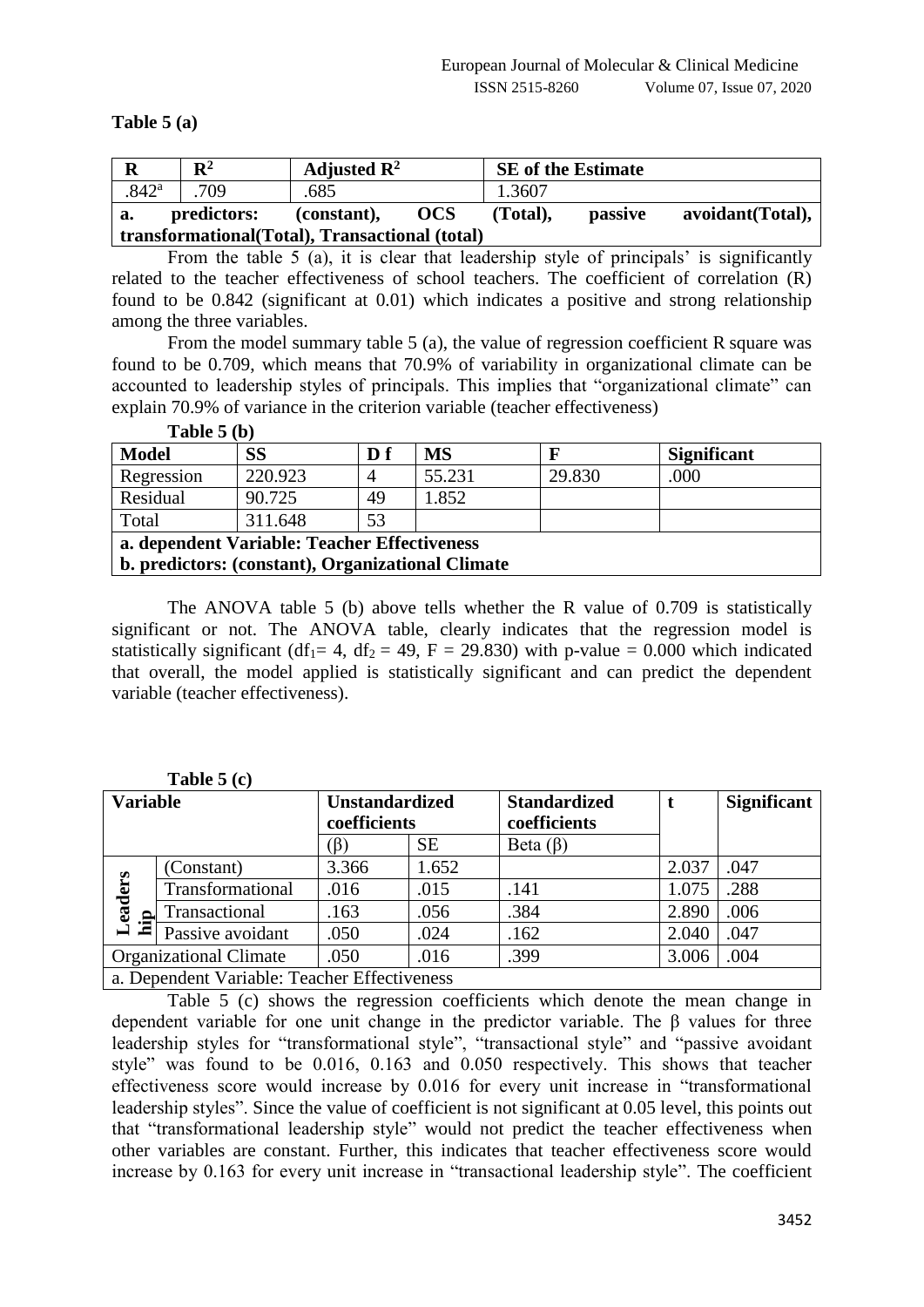value is significant at 0.05 level this points out that "transactional leadership style" would predict the teacher effectiveness when other variables are constant. Similarly, this indicates that teacher effectiveness score would increase by 0.050 for every unit increase in "passive avoidant leadership style". The coefficient value is significant at 0.05 level, this points out that passive avoidant leadership style would predict the teacher effectiveness when other variables are constant. Thus based on β values, "transactional leadership style" is the most important factor in predicting the teacher effectiveness of teachers, followed by "passive avoidant leadership style". The β values indicate that out of the three types only transactional and passive avoidant leadership styles is making the strongest contribution in the outcome of dependent variable while in case of "transformational leadership style", the p value was found to be greater than .05 and .01, which indicates that this variable is not contributing to the prediction of the outcome.

Further, it is also shown in the table that the β value for organizational climate was found to be 0.50. This shows that teacher effectiveness score would increase by 0.50 for every unit increase in organizational climate. The coefficient value is significant at 0.05 level, this points out that organizational climate would predict the teacher effectiveness when other variables are constant. Further, the unstandardized coefficient β value indicates that both leadership styles and organizational climate are making a statistically significant and unique contribution towards predicting teacher effectiveness-outcome variable.

The regression equation for relation between leadership styles, organizational climate and teacher effectiveness can be written as;

Teacher effectiveness (Y) =  $3.366 + 0.016$  ("transformational leadership style") +  $0.163$ ("transactional leadership style") +  $0.050$  ("passive avoidant leadership style") +  $0.050$ '(organizational climate).

Thus, there is enough evidence that both leadership styles adopted by principals' and organizational climate are significant joint predictors of teacher effectiveness of secondary school teachers. Further out of all the leadership styles, "transactional style" is making a significant contribution in predicting teacher effectiveness, followed by "passive avoidant style". In line with this finding, Singh (2017) also found that "school principal is chief highly responsible for school effectiveness or performance and the design of school climate as one of the initial factors of achievement". In addition, Omolayo and Ajila (2012) found a significant effect of leadership styles and organizational climate on job satisfaction and involvement.

Therefore, hypothesis 5 which states that **"**Leadership styles of principals' and organizational climate will not jointly predict the teacher effectiveness of school teachers" stands rejected**.**

#### **Conclusions**

The study draws the following conclusions based on the research findings:

- Leadership styles of principals' as perceived by teachers of government and private schools did not differ significantly. Teachers of both government and private schools had similar perception of leadership styles of principals'
- Teacher effectiveness of school teachers as perceived by principals did not differ significantly. Teacher effectiveness of school teachers in government and private schools as perceived by principals was similar.
- Organizational climate of schools as perceived by teachers in government and private schools did not differ significantly. Organizational climate of government schools was similar to that of private schools.
- The leadership styles adopted by principals, organizational climate and teacher effectiveness of school teachers were significantly and positively related to each other.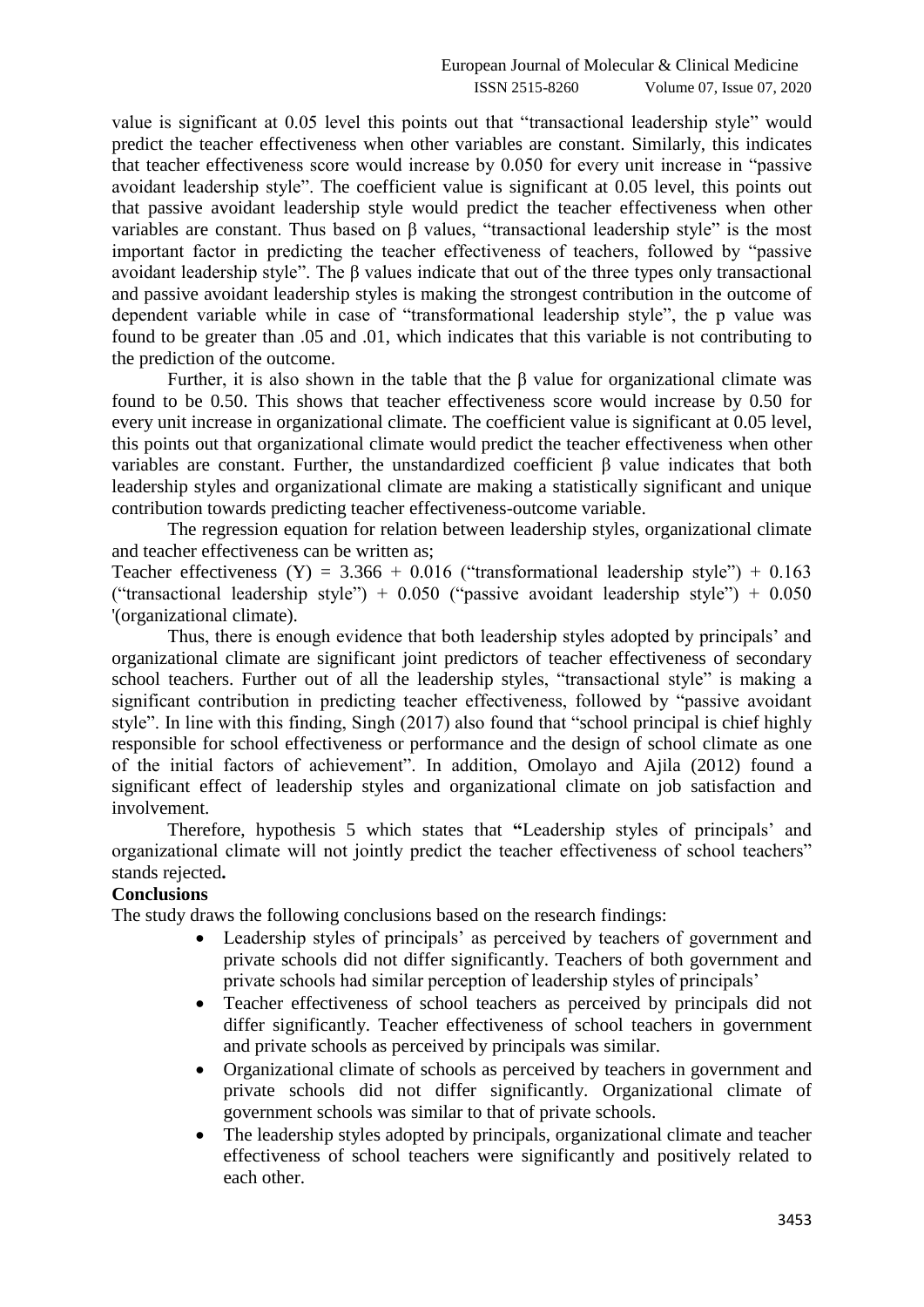Leadership styles adopted by principals' and organizational climate were significant joint predictors of teacher effectiveness of school teachers. Transactional style made a significant contribution in predicting teacher effectiveness, followed by passive avoidant style.

#### **References**

- Adeyemi, T.O. (2010). Principals' leadership styles and teachers' job performance in senior secondary schools in Ondo State, Nigeria. Current Research Journal of Economic Theory 3(3): 84-92.
- Andende N. (2016). Head teachers' leadership styles and their effects on teachers' morale in selected primary schools of Zambezi District in the North-Western Province of Zambia. University of Zambia, Zambia.
- Anderson, N. and [King,](https://www.emerald.com/insight/search?q=Nigel%20King) N. (1991). Managing innovation in organizations. [Leadership and](https://www.emerald.com/insight/publication/issn/0143-7739)  organization [development journal.](https://www.emerald.com/insight/publication/issn/0143-7739)
- Arya, M. (2017). A study of relationship between leadership styles of principal and teacher effectiveness. Department of Education Additional Charge, Head of Department, Department of Geography, IFTM University, Delhi Road, Moradabad. International Journal of Science and Research (IJSR) ISSN, 6(1).
- Avolio, B. J., & B. M. Bass. (2004). Multifactor leadership questionnaire: Manual and sample set (3rd ed.) Redwood City, ca: Mind Garden.
- Babu, A. and Kumari, N. (2013). Organizational climate as a predictor of teacher effectiveness. Devsangha Institute of Professional Studies and Educational Research, Deoghar Jharkhand, India. European Academic Research, 1(5).
- Bass, B. M., & Avolio, B. J. (1990). Multifactor Leadership Questionnaire. Redwood City, CA, USA.
- Bass, B. M., & Avolio, B. J. (2004). Multifactor Leadership Questionnaire. Redwood City, CA, USA.
- Bass, B.M. (1985). From transactional to transformational leadership: Learning to share the vision. Organ. Dynamics, 18: 19-32. 26.
- Burns, J. (1979). Leadership. New York, NY: Harper and Row.
- Bwiruka, J.F. (2009). Leadership styles of head teachers and teachers' performance in selected secondary schools in Bushenyi District. Makerere University, Uganda.
- Damanik, E. (2014). Principal leadership style and its impact on school climate and teacher self-efficacy in Indonesian schools. Curtin University of Technology.
- David A, Aunga, O. & Masare, O. (2017). Effect of leadership styles on teacher's performance in primary schools of Arusha District Tanzania. International Journal of Educational Policy Research and Review, 4(4), 42-52.
- Dubrin, A.J. (2013). Principles of leadership (Seveth Edition). Cengage Learning, New Dehli, India.
- Duze, C.O. (2012). Leadership styles of principals and job performance of staff in secondary schools in Delta State of Nigeria Duze. An International Journal of Arts and Humanities Bahir Dar, Ethiopia, 1 (2).
- Eboka, O.C., (2017). Influence of school climate on teachers morale in public secondary schools in Delta State. National Open University of Nigeria, (Asaba Study Center), Delta State, Nigeria. IOSR Journal of Research & Method in Education (IOSR-JRME), 7(1) III, pp 19-24.
- Eustace, A., & Martins, N. (2014). The role of leadership in shaping organizational climate: An example from the fast moving consumer goods industry. SA Journal of Industrial Psychology, 40(1).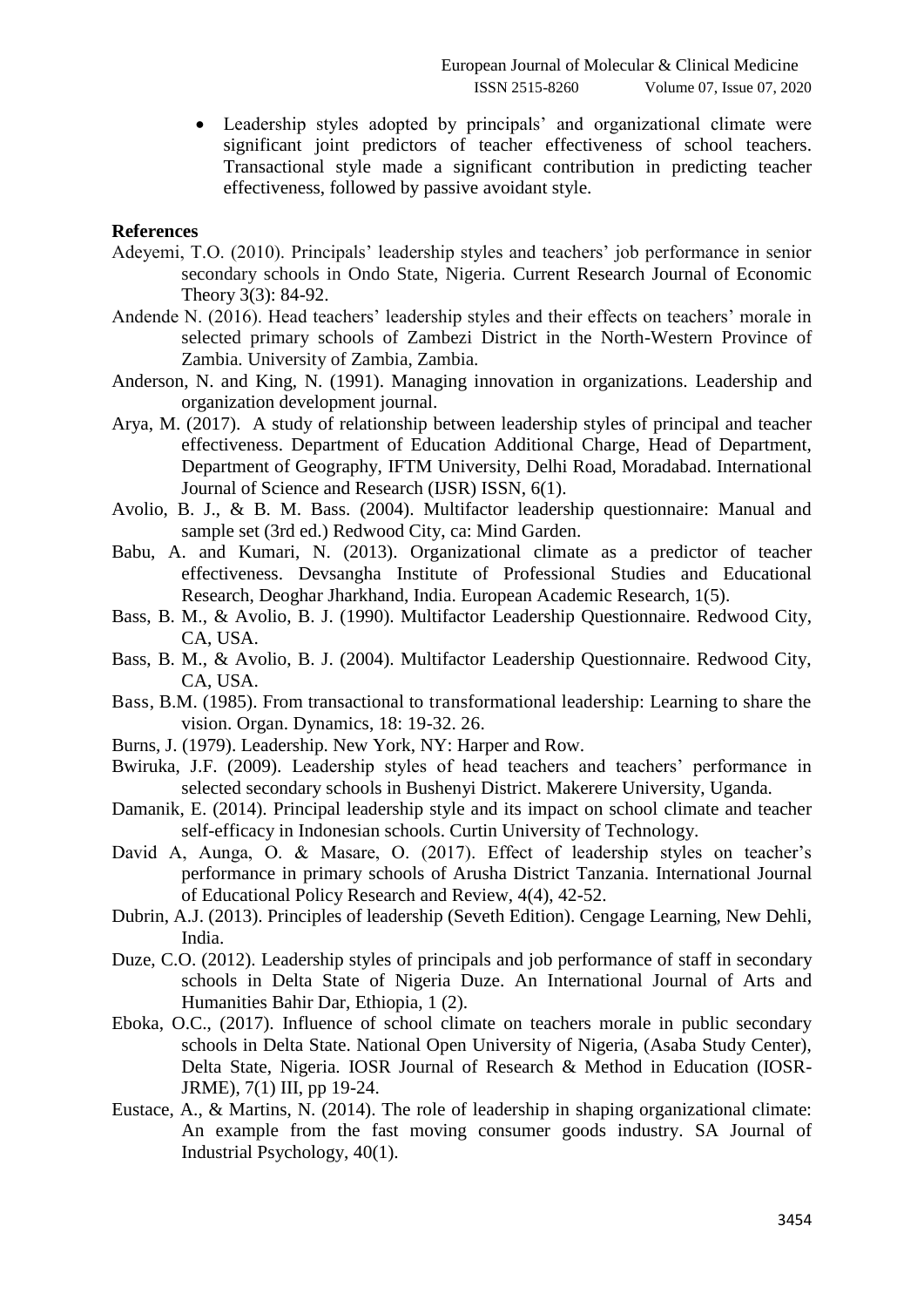- Gitumu, M., Mbugua, Z. & Wachira, F.M. (2017). Effect of Principals' Leadership Styles on Teachers' Job Performance in Public Secondary Schools in Kieni West SubCounty. International Journal of Humanities and Social Science Invention ISSN (Online): 2319 - 7722, ISSN (Print): 2319 - 7714 [www.ijhssi.org.](http://www.ijhssi.org/)
- [Hameiri,](https://www.researchgate.net/profile/Lior_Hameiri) L. & [Nir,](https://www.researchgate.net/profile/Adam_Nir2) A. (2014). School principals' leadership style and school outcomes: The mediating effect of powerbase. [Journal of Educational Administration,](https://www.researchgate.net/journal/0957-8234_Journal_of_Educational_Administration) 52(2).
- [Imhangbe,](http://journals.sagepub.com/doi/abs/10.1177/1741143218764178) O.S., [Okecha,](http://journals.sagepub.com/doi/abs/10.1177/1741143218764178) R.E. & [Obozuwa,](http://journals.sagepub.com/doi/abs/10.1177/1741143218764178) J. (2018). Principals' leadership styles and teachers' job performance. Edo State, Nigeria. International Journal of Humanities and Social Science Invention ISSN (Online): 2319 -7722.
- Jay, A. (2014). The prinicipal's leadership style and teacher' performance in secondary schools of Gambella Regional State. Institute of Education and Professional Development Studies, Department of Educational Planning and Management, Jimma, Ethiopia.
- John, M.C. & Taylor V.J.W. (1999). Leadership style, school climate, and the institutional commitment of teachers, I n F o, 2 (1), Pp. 25-57.
- Katoch, A. (2013). Organizational climate and occupational stress as predictors of teacher effectiveness at secondary school level. Department of Education Himachal Pradesh University, Summer Hill, Shimla.
- Kayira, J.M.M. (2008). Management's impact on teaching and learning in Malawian secondary schools. University of Oslo.
- Khan, M.Q., (2018). Relationships between principal leadership style, school climate, and teacher stress, Qurtuba University Science & InformationTechnology. Global Journal of human-social science: G Linguistics & Education Type: Double Blind Peer Reviewed International Research Journal Online ISSN: 2249-460x & Print ISSN: 0975-587X Publisher: Global Journals, 18(7).
- Kulsum, U. (2010). Manual for Kulsum teacher effectiveness scale. Psycho-educational testing centre, Janakpuri, New Delhi.
- Mahdinezhad, M., Suandi, T.B., Silong, A.D. & Omar, Z.B. (2013). Transformational, Transactional Leadership Styles and Job Performance of Academic Leaders, Universiti Putra Malaysia, Serdang Selangor, Malaysia. International Education Studies; 6(11).
- McGregor, D. (1960). The human side of enterprise. New York: McGraw-Hill.
- Munaf, S. (2011). Relationship of transformational, transactional and passive/avoidant management style with achievement motivation of teaching faculties of selected educational institutions of Pakistan. University of Karachi, Karachi, Pakistan. IPEDR vol.3, IACSIT Press, Hong Kong.
- Naik, P.K. & Giri, A. (2018). A comparative study of different dimensions of teacher's effectiveness among government and private teachers of secondary schools. Department of Education, Raman University, Kota, Chhattisgarh, India. International Journal of Advanced Education and Research 3(3); pp. 25-27 [\(www.alleducationjournal.com\)](http://www.alleducationjournal.com/).
- Ndaipa, C.J. (2016). Leadership styles adopted by head teachers and the influence on staff performance in primary schools of Chimoio cluster in Mozambique. Universidade Pedagógica de Moçambique.
- Oguz, E. (2010). The relationship between the leadership styles of the school administrators and the organizational citizenship behaviours of teachers. Faculty of Education, Ondokuz Mayis University, Samsun 55200, Turkey.
- Omolayo, B.O. & Ajila, C. K. (2012). Leadership styles and organizational climate as determinants of job involvement and job satisfaction of workers in tertiary institutions Department of Psychology, Ekiti State University, Ado-Ekiti, Nigeria.